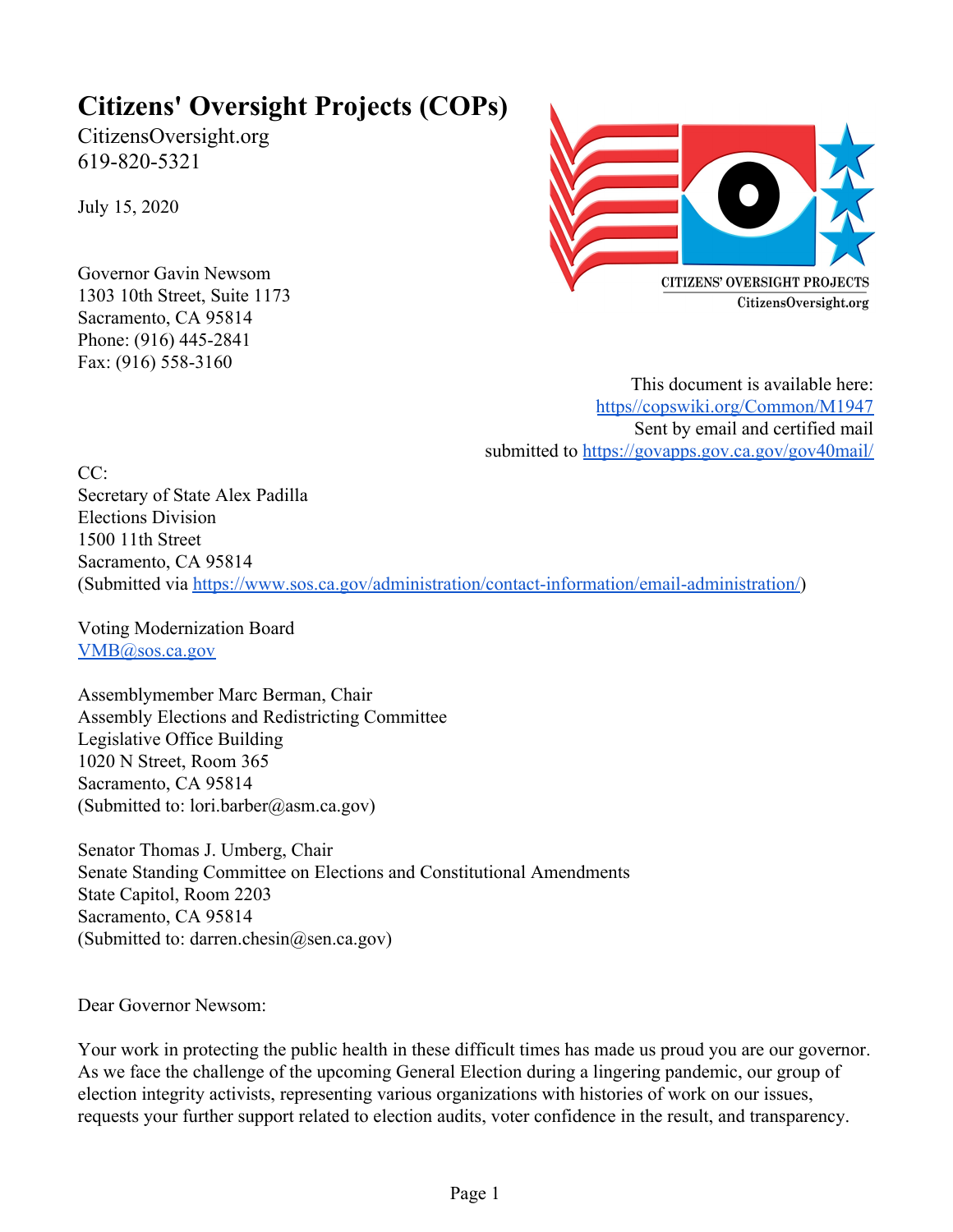## **Your executive order on VBM ballots:**

On May 8, 2020, you signed an executive order<sup>1</sup> that requires that each county's elections officials send vote-by-mail (VBM) ballots for the 2020 General Election to all registered voters. Secretary of State Alex Padilla (SOS) issued a memo outlining the same issue also on that  $day^2$ . This was followed up by AB-860 which codified the change<sup>3</sup>. You also stated that your administration will continue to work with the Legislature and the Secretary of State to determine how requirements for in-person voting opportunities and other election details will be implemented to preserve public health while avoiding voter and poll worker confusion that might increase provisional voting.

We support your decision to institute statewide VBM with continued options for in-person voting.

We are concerned about the federal administration's unfounded attacks on VBM as "unsafe" and "the scandal of our time," fomenting distrust in the whole process of voting by mail. By law, California has some of the highest standards of election integrity. Counties must meet and maintain these standards, without any shortcuts or omission of ballot batches for expediency or to meet certification deadlines. The processing, scanning, and audit of California's mail ballots will be the fulcrum for proof of this decisive election. It must be all-inclusive and transparent.

#### **Problem 1: California audits exclude many or most VBM ballots**

Many counties *do not audit any VBM ballots that have not already been processed by election night.* Expanded VBM per AB-860 increases this audit "blind spot" from troublesome to potentially catastrophic. Typically, about 55% to 60% of the valid VBM ballots are processed after election night, as many VBM ballots are returned at the last opportunity. Although VBM comprises about 66% of votes cast in recent elections, we can safely expect, with COVID-19 fears very much alive, 90% or more of votes cast as VBM ballots this fall, meaning 55% -- a majority -- of ballots *may not be included* in the 1% Manual Tally audit process. Our state would go from best to worst in accountability and transparency standards and thus reduce voter confidence, and would hand the federal administration a clear basis for claiming that the election cannot be trusted.

# **Therefore, it is essential that you issue an executive order and work with the legislature to mandate that**

# *All or nearly all VBM ballots shall be included in the 1% Manual Tally audit***.**

This issue was not addressed in the executive order, the SOS Memo, or AB-860.

Although California Election Code does provide that the 1% Manual Tally to confirm machine accuracy, Citizens' Oversight has found that many counties improperly implement these audits. They do not produce the reports required for oversight in a timely manner, and if they find discrepancies in a batch, they may inappropriately correct that batch instead of reporting the discrepancy. This leads to a clean audit, but removes evidence of what might be an underlying tabulation problem.

<sup>1</sup> <https://www.gov.ca.gov/wp-content/uploads/2020/05/05.08.2020-EO-N-64-20-signed.pdf>

<sup>2</sup> <https://elections.cdn.sos.ca.gov/ccrov/pdf/2020/may/20091ap.pdf>

<sup>&</sup>lt;sup>3</sup> [https://leginfo.legislature.ca.gov/faces/billTextClient.xhtml?bill\\_id=201920200AB860](https://leginfo.legislature.ca.gov/faces/billTextClient.xhtml?bill_id=201920200AB860)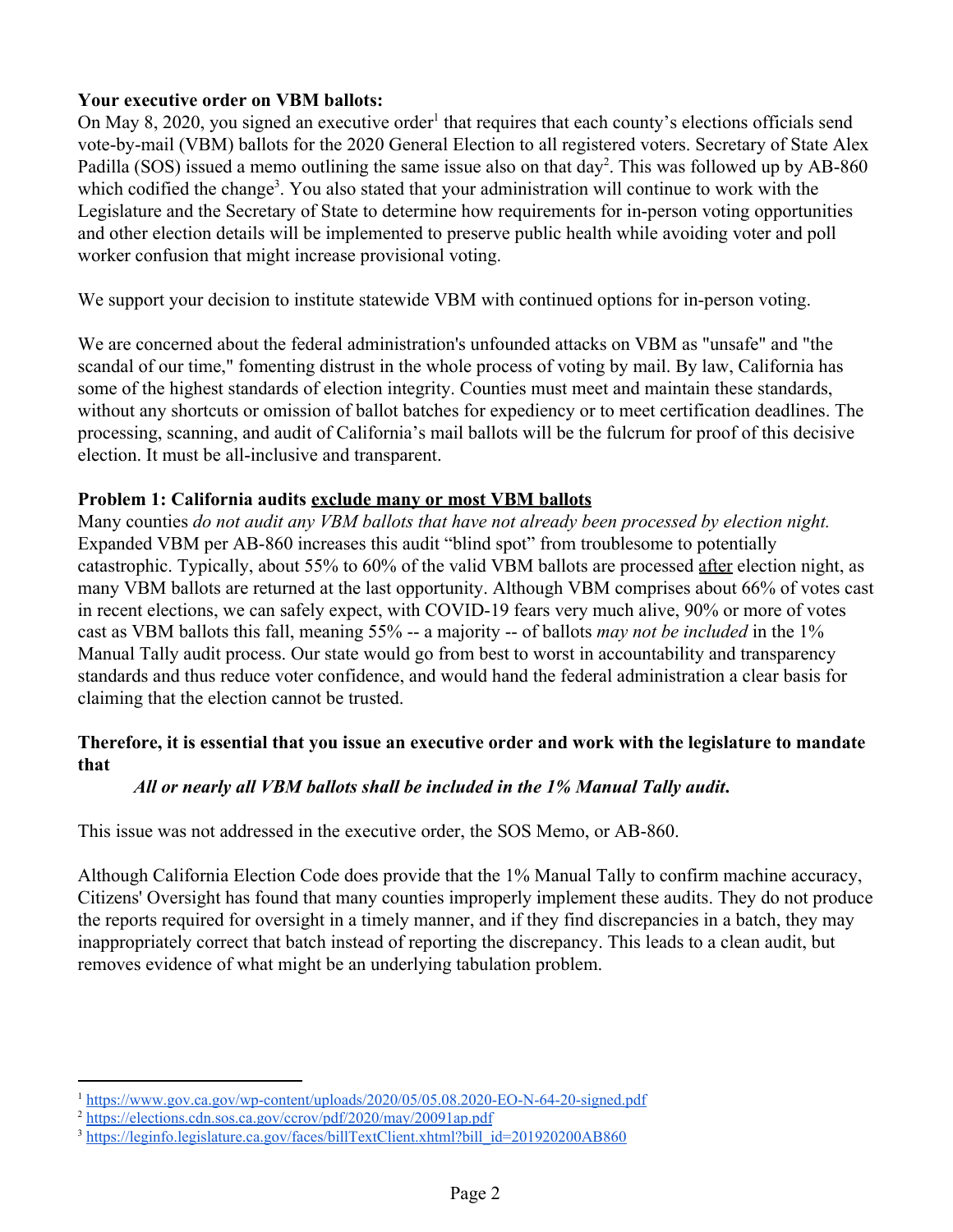## **Problem 2: California fails to utilize its ballot images**

Secretary Padilla took an important step last year by decertifying existing voting equipment and moving to the next generation voting machines. These new machines facilitate production of the reports required for oversight, and also create "ballot images," high-resolution digital pictures of each ballot in the election<sup>4</sup>. These images can increase voter confidence when independently reviewed to ensure that the election tabulation is correct, even if officials may not execute their internal audits perfectly.

San Francisco has made all ballot images available, as is true to some extent for counties in Colorado, Florida, and Wisconsin. By auditing the ballot images, we do not rely on the batch reports that officials claim are impossible to produce, we avoid the hazard of seeking a clean audit, and we can ensure that all ballots, including the later VBM ballots, are covered in an independent audit using those images.

Secretary Padilla's May 8 "Memorandum to all Clerks/Registrars #20090"<sup>5</sup> reminded them that state and federal law mandates retention and preservation of ballot images. This is a great step in the right direction.

Unfortunately, the SOS also recently advised<sup>6</sup> that ballot images and the cast-vote records "shall not" be made public. The SOS rationale equates ballot images and cast-vote records with voter registration cards, which must remain private. Neither law nor code nor current practice supports this SOS opinion. Ballot images do not contain any personal information by law and are not excluded from disclosure under the California Public Records Act (Cal Code 6250 et seq). Retaining without releasing foils their established value for verifying California elections by independent auditing.

## **Therefore, we further request that you specify in your executive order that**

#### *Ballot Images and Cast Vote Records shall be treated as public records that must be disclosed***.**

#### **One-Minute History**

The need for election auditing arose when the first electronic voting machines were introduced in the early 1960s. Election Code Section 15360<sup>7</sup> established the 1% Manual Tally audit. Initially, it provided that paper ballots from 1% of precincts, originally counted on computer scanners, would be hand-tallied and compared with the computer result. In 1962, only 2.63% of ballots were VBM (then called "absentee"); they weren't included in the audit.

No-excuse permanent VBM voting was approved in the late 1990s. By 2005, 40% of ballots cast were VBM, yet they were still excluded from scrutiny in the mandatory 1% Manual Tally audit.

#### **SOS Debra Bowen recognized that no class of ballots should be excluded from the audits.**

In 2006, Secretary of State Debra Bowen reviewed this situation and sponsored SB-1235<sup>8</sup>, which provided that, in addition to polling-place ballots, "the tallied ballots include the absent voter's [sic] ballots, provisional ballots, and ballots cast at satellite locations." It also provided for reimbursement to counties of expenses related to implementation of this mandated program.

<sup>4</sup> Typical ballots images are scanned at 200 pixels per inch, with one bit per pixel.

<sup>5</sup> <https://elections.cdn.sos.ca.gov/ccrov/pdf/2020/may/20090sl.pdf> "Voting Systems: OVSTA Monthly Update – May 2020" <sup>6</sup> <https://elections.cdn.sos.ca.gov/ccrov/pdf/2020/march/20070jl.pdf> "Requests for Ballot Images"

 $<sup>7</sup>$  At that time, the election code numbering was different, as it was reorganized in the late 1990s.</sup>

<sup>8</sup> [https://leginfo.legislature.ca.gov/faces/billNavClient.xhtml?bill\\_id=200520060SB1235](https://leginfo.legislature.ca.gov/faces/billNavClient.xhtml?bill_id=200520060SB1235)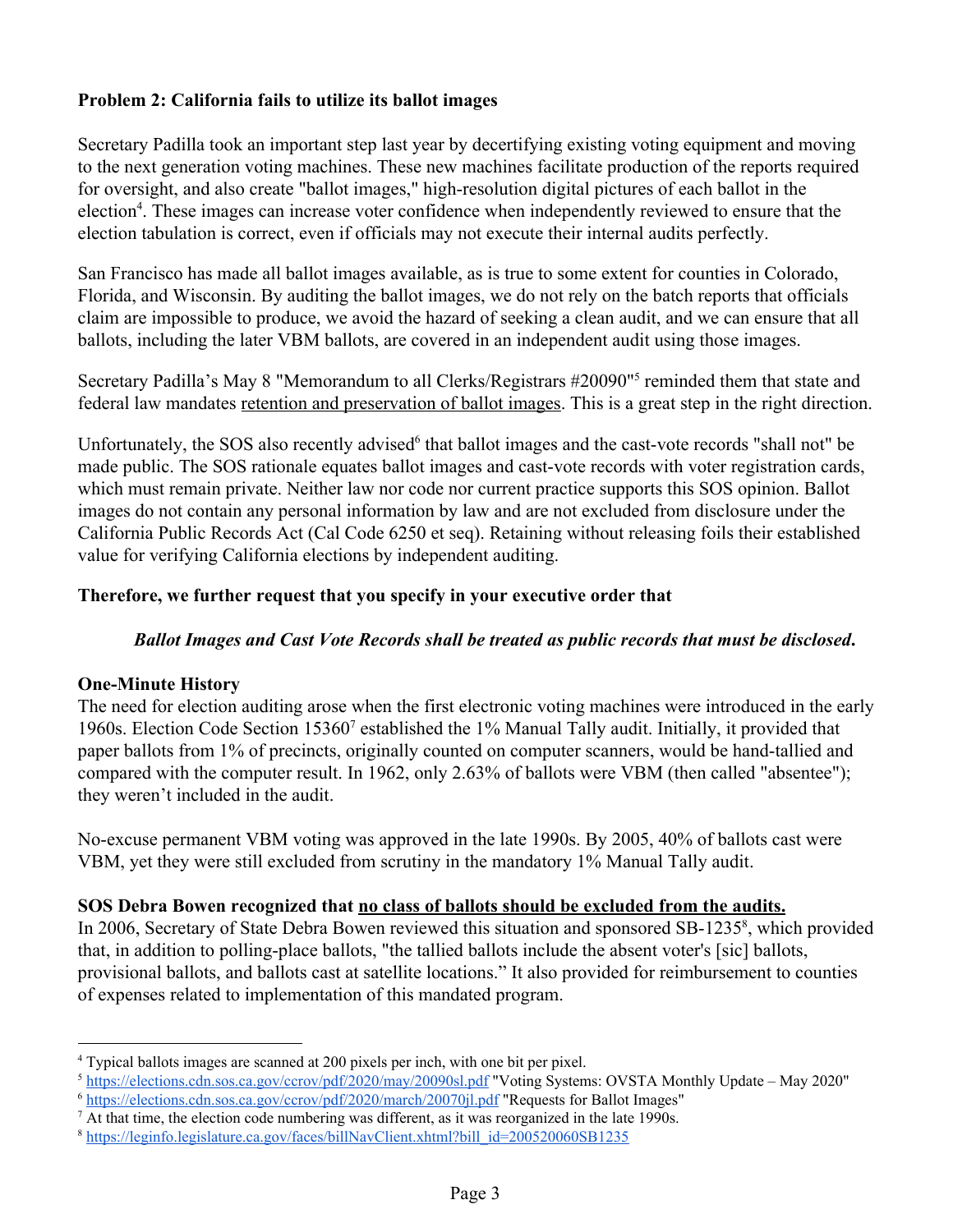Bowen's SB-1235 passed. Gov. Schwarzenegger signed it into law in September, 2006. Its plain reading is clear: All ballots should be included in the 1% Manual Tally audit prescribed by Election Code Section 15360. Exemptions of large numbers of ballots ruins the mathematical efficacy of random sampled audits, and hackers could possibly modify the tabulation of the large set of unaudited VBM ballots.

## **Secretary Bowen's audit law was still not fully implemented ten years later.**

In the 2016 primary election, Citizens' Oversight discovered that San Diego omitted some 285,000 ballots from the random batch selection for the audit. These "later" VBM ballots were received in time to be considered validly cast, but were not fully processed by closing of the polls. San Diego Registrar of Voters Michael Vu declined to follow the law as written and to honor the request by Citizens' Oversight to include an additional eight batches randomly selected from the otherwise excluded later VBM ballots.

We sued, and mostly prevailed.<sup>9</sup> All VBM ballots must be in the audit. The court did not, however, support our contention that provisionals should also be audited. Existing law was not clear enough on that point to allow the court to side with our position on that point.



*The chart above is in color. To view a color image, see https://copswiki.org/Common/M1947.*

# **Judgment circumvented by legislative action**

San Diego County appealed their loss. We also appealed, so as to apply the ruling to all counties. Then, Secretary of State Alex Padilla, Los Angeles Registrar Dean Logan and other members of the California

<sup>9</sup> <https://copswiki.org/Common/M1658>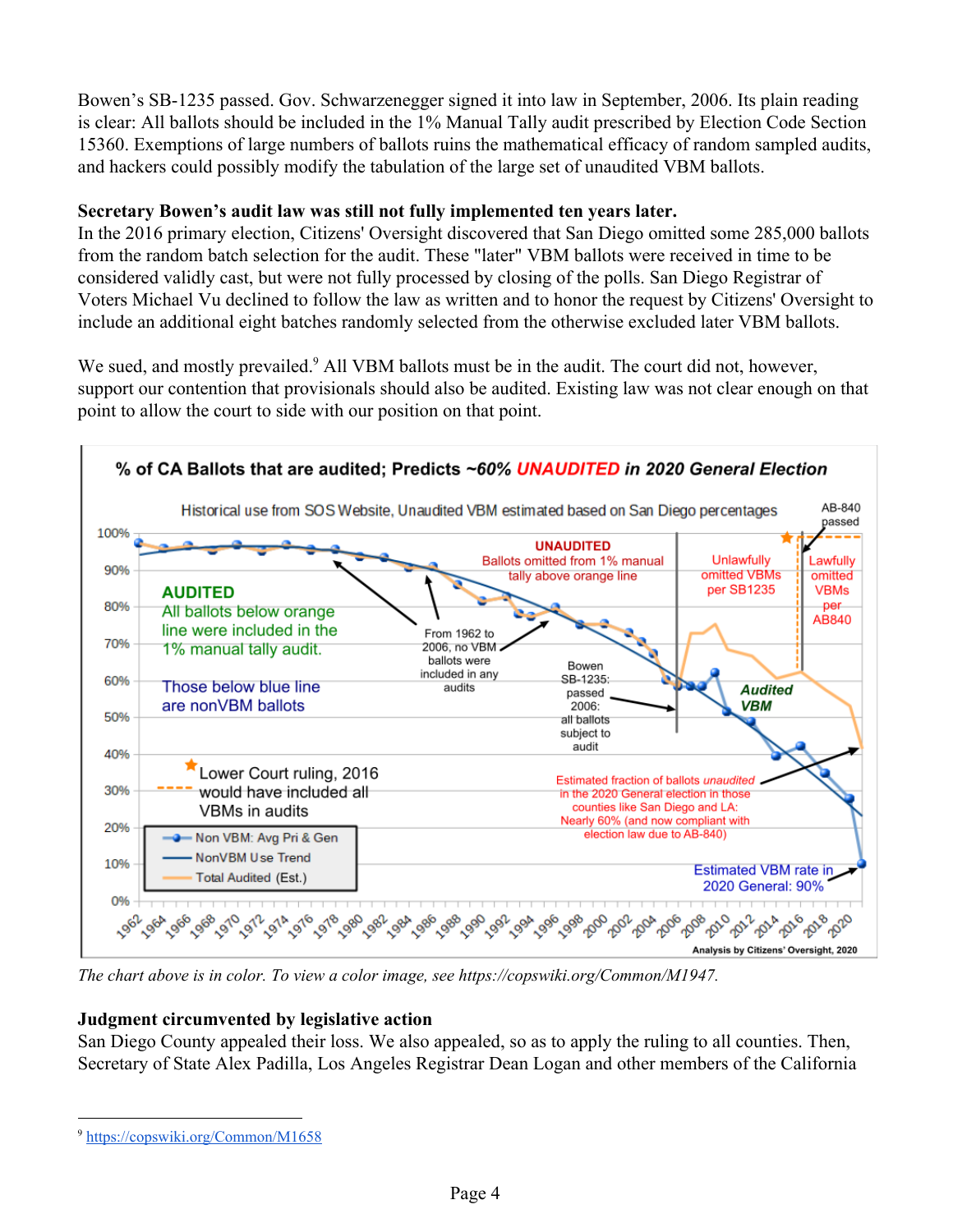Association of Clerks and Elections Officials (CACEO)<sup>10</sup> lobbied the Legislature to modify Election Code Section 15360 to make inclusion of the "later" VBM ballots in the audit optional. Very late in the legislative calendar, without adequate hearings and consideration, the change was piggybacked as an amendment to  $2017$ -AB-840<sup>11</sup>, a bill originally about signatures on provisional envelopes. We pressed back with citizen lobbying and dozens of letters. Sadly, the appeals court then not only declared our case moot, but went on to hold that the law excluded those VBM ballots from the audit all along, thereby reversing the decision of the lower court and disallowing our court costs.

2017-AB-840 covered the short-cutting by elections officials, but was neither mathematically sound nor policy prudent. Some 40% of the ballots cast are left out of the audit in a typical CA election in counties (like Los Angeles and San Diego) that routinely omit the later VBM ballots from the audit.

The 1% Manual Tally audit originally drafted in the early 1960s aimed to catch programming and machine errors. But soon thereafter, computer viruses and the specter of malicious hacking became commonplace. The outlook for the 2020 General election will likely allow omitting more than half the ballots from the audits. More than *six million ballots* will be exposed to possible error or malicious attack with no chance of detection.

The current situation as codified by AB-840 is a worst-case scenario: a massive set of ballots that are *identifiable as a set in advance* are not audited at all. All a hacker or compromised insider must do is "flip" the votes of records in the tabulation of ballots, to flip the margin the other way. A rule of thumb is that the number of ballots that must be modified is the margin of victory (in ballots). And in 2020, the number of ballots in that set will likely be a majority.

For example, in the 2016 primary election in San Diego, 285,000 ballots comprised the "later" VBM and provisional ballots which were not audited. In that election the official results had Clinton prevail against Sanders by a margin of  $\sim$ 16,000 votes. Since it was a primary, only about half the ballots in the later VBM set included this contest, but of those, if 16,000 were flipped, then Sanders could have been the true winner by the same margin of 16,000 votes. Clearly, among 285,000 ballots, those 16,000 could be modified (assuming access to the tabulation) without raising any suspicion, given that no audit is performed. Auditing even one batch from this identifiable set is better than doing none at all, but AB-840 allows all such ballots to be excluded. The two largest counties in the state, Los Angeles and San Diego, both omit *all* the later VBM ballots from the audit. Obviously, if fewer ballots than the margin of victory are left out, then a contest cannot be flipped without otherwise raising suspicion. So *all* VBM ballots need not be included, but *nearly all* should be included to guarantee that no insider or hacker can modify contests without any risk of detection, of course assuming that the other aspects of the audit are executed properly.

2020 includes a very consequential presidential contest. Even though California is not considered a "battle-ground state" in terms of the electoral college, we note that after the last general election, the popular vote was still an important factor in public discourse and there were accusations of millions of fraudulent votes cast in California. If the later VBM ballots continue to be unaudited, now rising to a majority of the ballots cast, the audit is so weak that any contest could be reversed due to computer error or hacking, no matter what the margin, including local and state contests that are certainly consequential for California.

<sup>10</sup> <https://www.caceo58.org/>

<sup>11</sup> [https://leginfo.legislature.ca.gov/faces/billNavClient.xhtml?bill\\_id=201720180AB840](https://leginfo.legislature.ca.gov/faces/billNavClient.xhtml?bill_id=201720180AB840)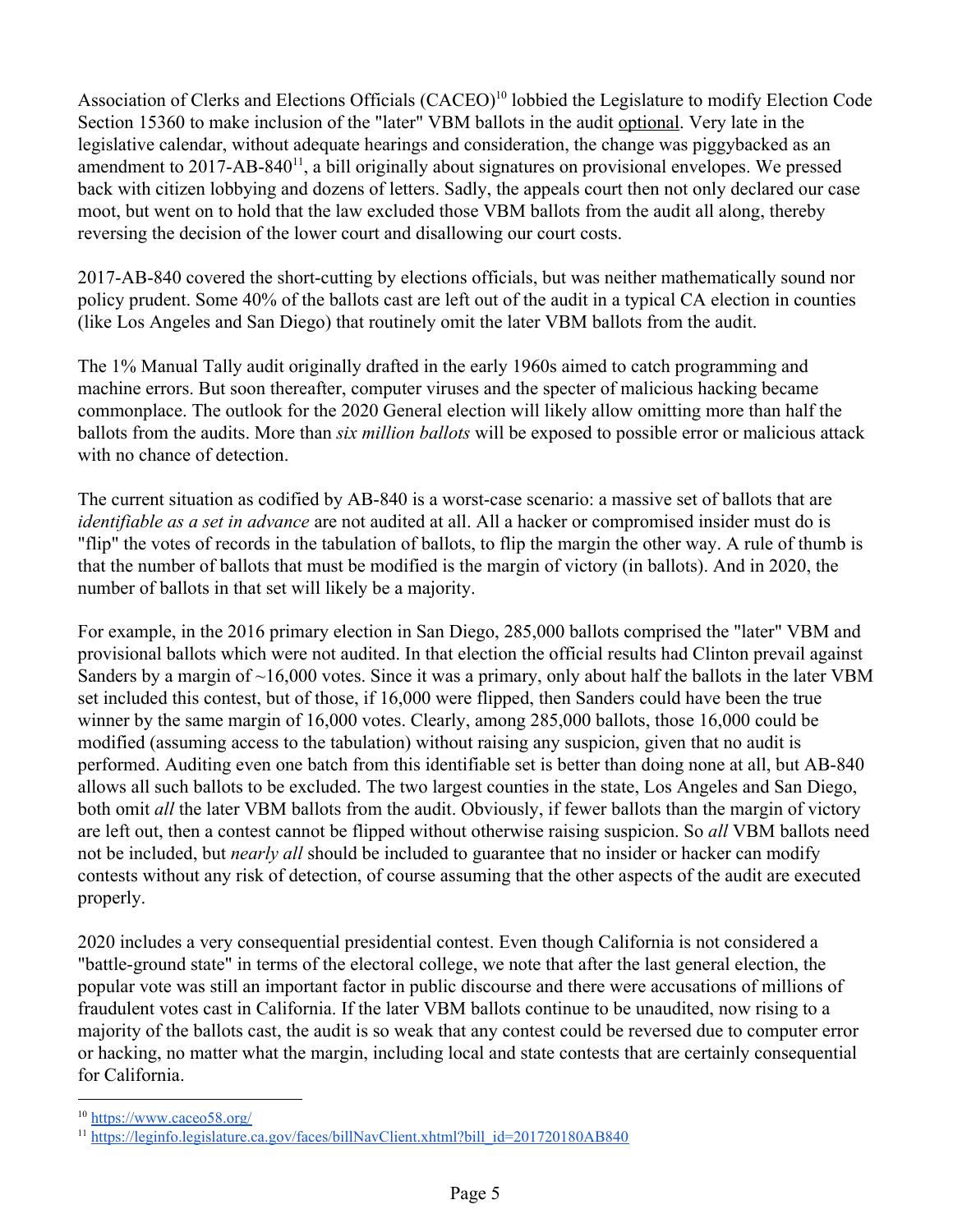With no court cases in process, please take a fresh look and correct this situation immediately. We note the hopeful sign that the Secretary of State and the Legislature recently recognized that risk limiting audits must include all ballots in the universe of ballots from which random samples are drawn. We ask that your administration work with the SOS and the Legislature to apply this same principle to the 1% Manual Tally audits on a permanent basis.

#### **THEREFORE:**

We ask that you issue an executive order and pursue legislation so that

- 1. Election Audits include all, or nearly all vote-by-mail ballots.
- 2. Ballot Images and Cast-Vote Records shall be made available as public records

We thank you for your kind assistance in these important matters.

Sincerely,

Raymond Lutz Executive Director Citizens' Oversight Projects

**Endorsed by:** Progressive Democrats of America (PDA) Alan Minsky, PDA Executive Director Mimi Kennedy, PDA Strategic Advisor, Election Issues

Harvie Branscomb

Election Process Improvement Advocate; harvie @ [http://electionquality.com](http://electionquality.com/)

Tim White

Washington State Resident and Election Integrity Activist

Alliance for Community Engagement

WatchTheVoteUSA.com

Ruben Major

2018 Candidate, California Secretary of State

AUDIT Elections USA

Democracy Counts! -- [www.democracycounts.org](http://www.democracycounts.org/)

Emily Levy, Founder and Director, Scrutineers LLC